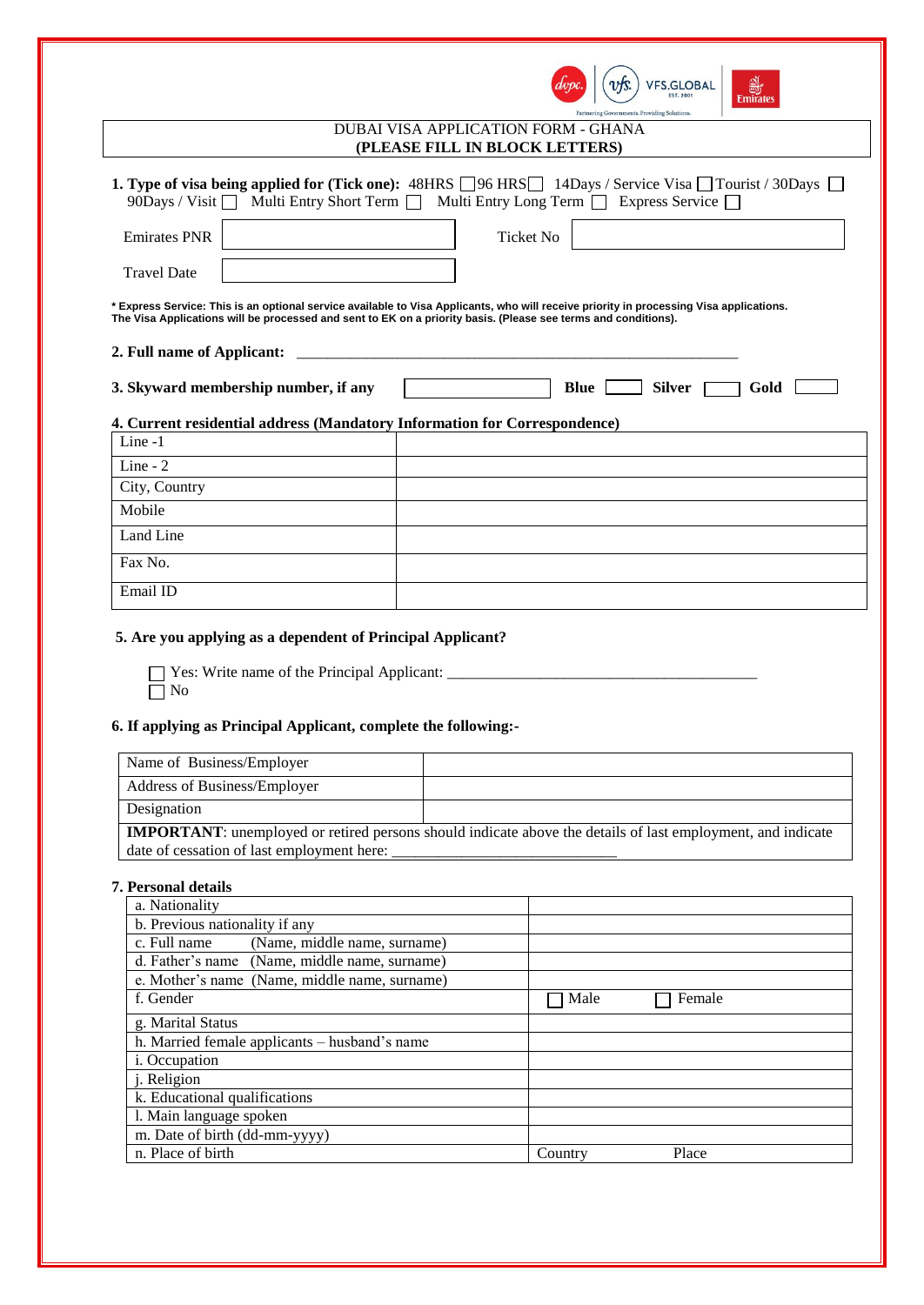

#### **8. Passport details:**

| a. Passport Type           | Ordinary $\Box$ | Diplomatic/Official   |  |
|----------------------------|-----------------|-----------------------|--|
| b. Passport number         |                 | c. Issuing Government |  |
| d. Place and date of issue |                 | E. Expiry date        |  |

## **9. Purpose of Visit**

Tourist Business Family Visit

# **10. Names of family members accompanying you on this trip**

| <b>Name</b> | Passport no. | <b>Relation</b> |
|-------------|--------------|-----------------|
|             |              |                 |
| <u>.</u>    |              |                 |
|             |              |                 |
| 4.          |              |                 |
| <u>.</u>    |              |                 |

## **11. Contact in UAE (Mandatory Information)**

| Name / Relationship with host               |  |
|---------------------------------------------|--|
| <b>Address / Hotel Confirmation Voucher</b> |  |
|                                             |  |
| Area - City                                 |  |
| Phone No.                                   |  |
| E-mail ID                                   |  |

## **12. Mandatory documents to be submitted with the Visa Application form:**

| <b>List of documents</b>                                                                                                                   | <b>Applicant</b> | <b>Application</b><br><b>Centre</b> |
|--------------------------------------------------------------------------------------------------------------------------------------------|------------------|-------------------------------------|
| 1. Current passport – must be valid for at least 6 months at the time of application                                                       |                  |                                     |
| 2. Photocopies of the first four pages of the Passport.                                                                                    |                  |                                     |
| 3. Photocopy of Emirates and/or Fly Dubai Airline confirmed ticket                                                                         |                  |                                     |
| 4.01 Clear Passport size Coloured photograph                                                                                               |                  |                                     |
| 5. Applicable Visa fees, as per the visa category applied                                                                                  |                  |                                     |
|                                                                                                                                            |                  |                                     |
| AS REQUIRED TO CONFIRM PROOF OF ELIGIBILITY - Tick if enclosed                                                                             | Applicant        | <b>Application</b><br><b>Centre</b> |
| 1. Passport Pages exhibiting the evidence of the travel and Visa in current or previous<br>Passport                                        | YES / NO         | YES / NO                            |
| 2. Financial Records and Income Proofs                                                                                                     | YES / NO         | YES / NO                            |
| 3. Security Deposit                                                                                                                        | YES / NO         | YES / NO                            |
| 4. Letter of invitation from Dubai based close family member, along with photocopy<br>of Passport, resident visa and proof of relationship | YES / NO         | YES / NO                            |
| 5. Travel Agent Guarantee / Indemnity                                                                                                      | YES / NO         | YES / NO                            |

13. Have you applied for a Dubai Visa through VFS Ghana Pvt. Ltd.. in the past? Yes  $\Box$  No  $\Box$ 

If you have ticked Yes, then kindly provide date of last travel in the space:-

**\*\*\* Visa Fees are subject to change without prior notice.** 

**IMPORTANT: You are recommended not to travel to Dubai if your flights out of Dubai do not get confirmed. Any overstay beyond duration of Visa invites heavy fines and penal action - there will be no waiver on any grounds. Please note and strictly comply - All applicants should read the conditions mentioned below before signing the application form. Incomplete and unsigned applications will not be accepted.**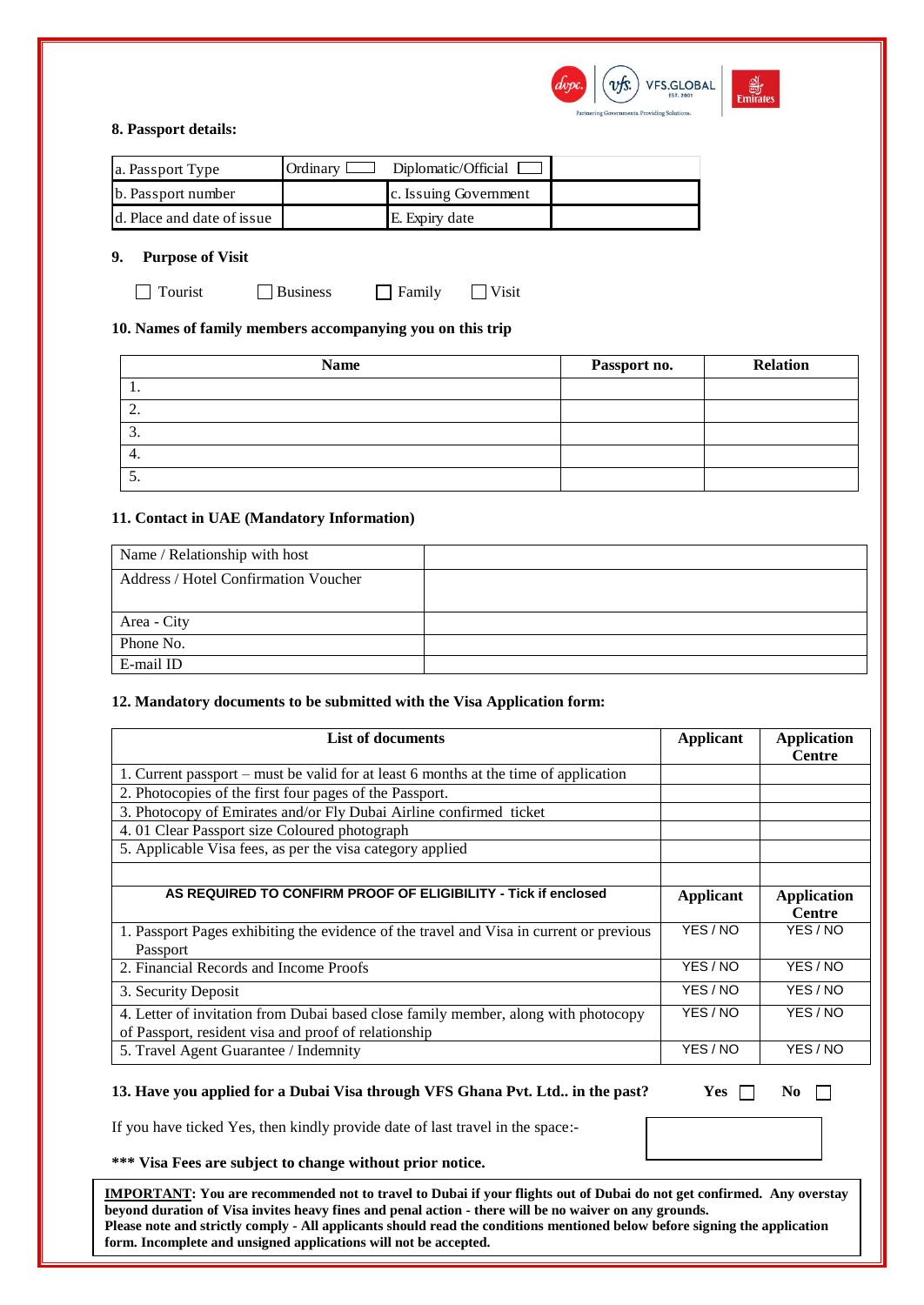

#### **TERMS AND CONDITIONS**

1. The facility is open only to Ghana Passport holder & for other Nationals who have Valid Work Permit in Ghana or Dependent Pass, visiting Dubai traveling on the Emirates Airlines (herein referred to "EK") and/or Fly Dubai Airlines (herein referred to "FZ") and fulfilling the eligibility conditions announced from time to time by the Government of Dubai / Dubai Naturalization and Residency Administration ("DNRD"). Issuance and approval of a visa is solely regulated by Government of Dubai / and governed by their rules and regulations that are amended from time to time. Subject to the applicant/passenger fulfilling the eligibility conditions EK will sponsor the applicant to Dubai.

2. The facility of applying through VFS Global – VFS GHANA PRIVATE LIMITED (herein referred to as "VFS") is open only to Ghanaian passport holders & for other Nationals who have Valid Work Permit in Ghana or Dependent Pass, visiting Dubai on Emirates Airlines (herein referred to as EK ) and/or Fly Dubai Airlines (herein referred to "FZ") .EK and/or FZ and/or FZ has outsourced the administrative process of facilitating Visa applications to VFS. VFS has setup and is managing the Dubai Visa Processing Centre (herein referred to as "DVPC") for this purpose. VFS role is limited to accepting the visa application and required documentation, forwarding the application to Government of Dubai / DNRD for consideration of visa issue and communicating the Government of Dubai's / DNRD's Decision on the application for visa to the applicant.

3. Visa fees are non-refundable under any circumstances whatsoever.

 $\overline{\phantom{a}}$ 

4. Each visa applicant desirous of being sponsored for a visa by EK should be holding a valid ticket issued by EK and/or FZ and booked to travel on EK and/or FZ. VFS / EK and/or FZ will not be responsible for and will not be liable for the applicant not being able to travel due to denied boarding offloading, cancellation of flight, delays or and any other cause or circumstances beyond their control. VFS shall also not be liable in the case of any change in the date of travel not being communicated to VFS.

5. The Applicant / passenger will be required to fill in a Visa Application Form accurately and submit the same with the applicable visa fees, valid passport and necessary documentation as specified in the Visa Application Form. Applicants must hold valid travel documents and comply with the requirements of Government of Dubai / DNRD and requirements specified on the Visa Application Form.

6. VFS does not accept any responsibility for late, lost or misplaced applications and / or the veracity of the contents of the application. Incomplete and double applications will be disregarded.

7. The decision to grant or refuse a visa is the sole prerogative of the Government of Dubai / DNRD. VFS merely forwards the application and the issuance or pendency or refusal of the visa is the prerogative of the Government of Dubai / DNRD. The decision of the Government of Dubai / DNRD is final. In case of rejection of visa application, no correspondence will be entertained and no visa fees will be refunded and no reasons will be required to be given. It is clarified that processing of the visa application is prevented, delayed or restricted or interfered with for any reasons whatsoever resulting in delay by Government of Dubai / DNRD to process the applicants visa application, then VFS OR EK and/or FZ shall not be liable to the applicant for any loss or damage which may be suffered as result of such causes and VFS OR EK and/or FZ shall be discharged of all its obligations hereunder.

8. Issuance of a visa or approval on the visa application does not in any way give the applicant / passenger a right to enter Dubai. The entry is at the sole discretion of the Immigration officer at Dubai Airport who is a representative of Government of Dubai / DNRD. In case of denial of visa or entry into Dubai by the Government of Dubai / DNRD, VFS OR EK and/or FZ shall in no way be liable to the applicant in any manner whatsoever. 9. The visa must be accepted as offered and is non – transferable.

10. When the Visa application of the Applicant is approved by the Government of Dubai / DNRD, it is the applicant's sole responsibility to check the approved visa on his / her email ID which was provided to VFS while submitting the visa application. If the applicants detail in the approved visa is wrong or the visa is not received at all, it is the sole responsibility of the applicant to contact the respective Visa Application Center to follow up for his / her visa copy. Under no circumstance will VFS be held liable for failure to receive email alert in respect of the visa application. The visa copy needs to be carried and produced to the Dubai Immigration Authorities on arrival in Dubai.

11. VFS OR and/or FZ shall not be liable for any losses or damages, which the applicant may suffer arising from delay in processing or receiving the visa. 12. The visa is valid as per the Government of Dubai / DNRD rules and regulations as amended from time to time. The visa must be availed within its period of validity.

13. Applicants understand and agree that forwarding Visa application to Government of Dubai / DNRD is at the sole discretion of EK and/or FZ as the sponsor and VFS will not be liable in any manner for the same including for any delay and or rejection.

14. All Ghanaian and Dubai Government regulations apply and in case this facility is deemed invalid or cancelled due to any Ghanaian / Dubai Government regulation or order, VFS shall not be liable in any manner whatsoever to the applicant.

15. Applicants will be solely responsible to ensure they fulfil Ghanaian and Dubai Government requirements for travel which may include Police clearances etc.

16. VFS shall take all reasonable measures to ensure that information provided by the Applicants in its application form shall remain confidential. However VFS shall not be liable for any unauthorized access by any means to that information.

17. **Express Service Facility:** is meant to give priority to Applicants in processing of their Visa applications and sending the same for processing such applications to EK and/or FZ on a priority basis. VFS/ EK and/or FZ do not assure any time frame by which the Government of Dubai/DNRD will process the Visa application**.** The Applicant understands and agrees that fulfillment of the Express service facility within the stipulated time depends solely on the approval of the Government of Dubai / DNRD and VFS shall not be liable in case of refusal or delay by Government of Dubai / DNRD in providing the Visa. Express Service Facility is expected to quicken the processing of the Visa application at VFS/EK and/or FZ. 18. The Applicant agrees to indemnify and hold VFS, its officers, directors, agents, subsidiaries, clients, joint venture partners and employees, harmless from any claim, expense, loss, damages or demand, including reasonable attorney's fees, incurred or sustained by VFS and / or its officers, directors, agents, subsidiaries, clients, joint venture partners and employees arising out of the breach of these terms & conditions by the Applicant and / or any act of omission or commission attributable to the Applicant (or) violation by the Applicant of any law of any country or the rights of a third party.

19. In no event and under no circumstances shall VFS and/or its representatives be liable for any direct, indirect, punitive, incidental, special, consequential damages or any damages whatsoever to anyone.

20. VFS / EK and/or FZ reserves the right to add, alter or vary these terms and conditions at any time without notice or liability and all applicants availing of this facility shall be bound by the same.

21. Security Deposit refundable on return (hereinafter referred to as "Security deposit") in the form of a Demand draft / Pay Order shall be paid by the Applicants applying for Visa in certain cases. The Security deposit is returned to the Applicants upon their return to Ghanaian, once they show the entry & exit stamp of Dubai. However in the event the Applicant does not collect the security deposit within a period of 30 days from the date of expiry of his/her visa, the said security deposit will be banked.

22. These terms and conditions shall be governed and construed in accordance with the laws of Ghana. Any claims or disputes arising in relation to the services provided by VFS to the Applicant shall be subject to the exclusive jurisdiction of the Courts in Accra.

23. If you have not opted out of receiving marketing materials, we may also use your personal information to identify other products and services that might be of interest to you and to market additional goods, services and special offers from us. Our affiliates or our third party business associates. You can choose not to allow VFS to use or disclose your personal information for marketing purposes by indicating your preference on the visa application form.

24. Applicants expressly declare that they have read the terms and conditions carefully and agree to the same. They understand and abide by these terms & conditions and have executed the same as an individual and not as a company or any professional and or commercial entity.